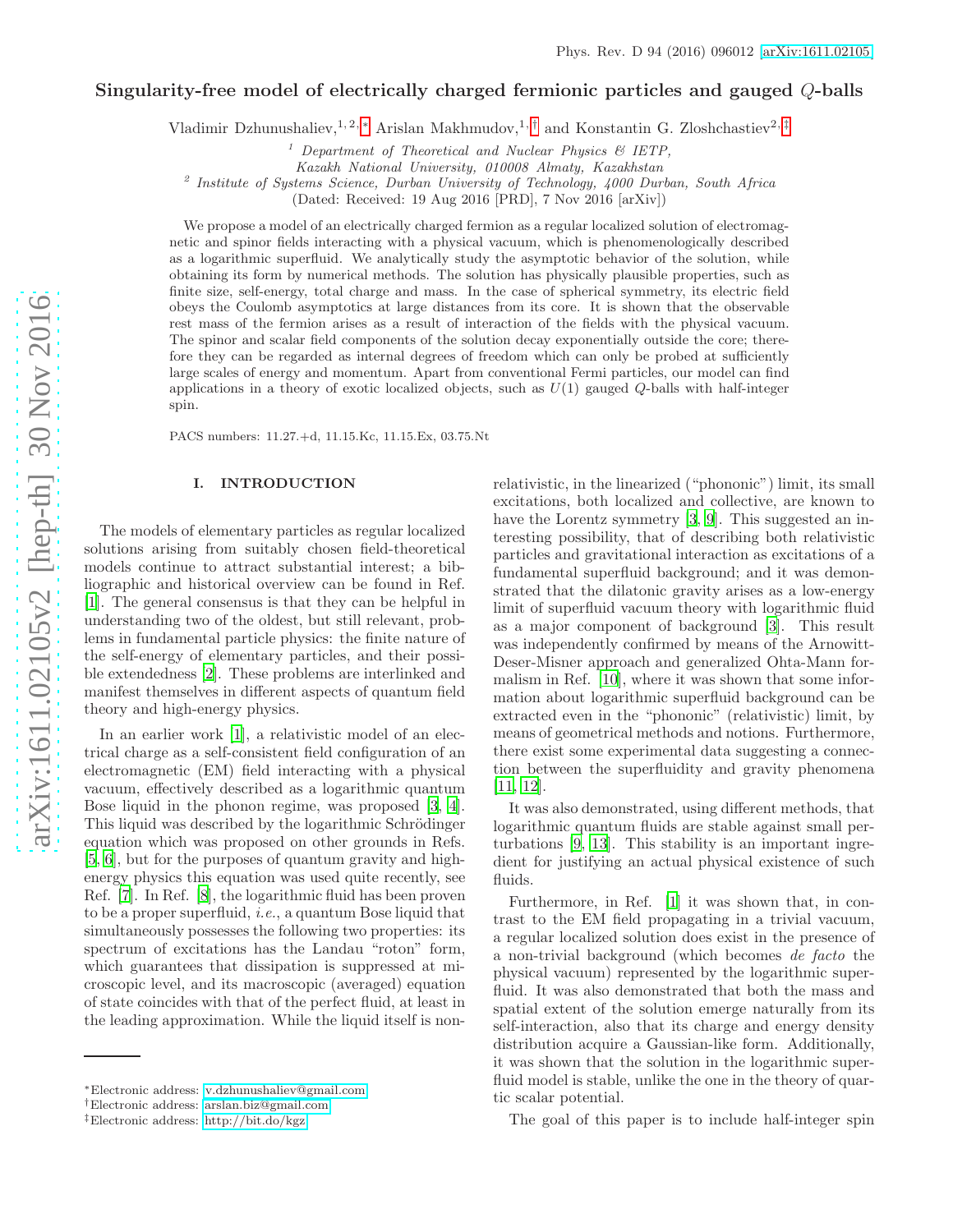into this picture: we are presenting a field-theoretical description of an extended fermionic particle which has both gauge charge and half-integer spin. More specifically, we are proposing a model which consists of a scalar field with logarithmic potential (which represents small fluctuations of the logarithmic superfluid background) interacting with electromagnetic and Dirac spinor fields.

Apart from conventional particles, such regular solutions of field-theoretical models can find application in describing exotic localized objects, such as  $U(1)$  gauged Q-balls [\[14](#page-8-13), [15](#page-8-14)].

Surprisingly, our bibliographic research has not found many reports about regular solutions involving spinor fields. Initially the nonlinear spinor field, as suggested by the symmetric coupling between nucleons, muons, and leptons, was investigated in a classical approximation in Ref. [\[16\]](#page-8-15). In Ref. [\[17](#page-8-16)], a nonlinear spinor field equation admitting regular stationary solutions was considered. In that paper, following a causal interpretation of quantum mechanics given by de Broglie in his double solution theory, it was shown that regular solutions can be regarded as describing the internal particle structure. Further, the exact static solutions of spinor-field equations with nonlinear terms in the Gödel universe were obtained in Ref. [\[18\]](#page-8-17), whereas the plane-symmetric solutions of nonlinear spinor field coupled to self-gravitational field were obtained in Ref. [\[19\]](#page-8-18). In Ref. [\[20\]](#page-8-19) the exact solutions of the massive Dirac equation were obtained in the  $SU(2)$ gauge field background in the Einstein static universe, and in the works [\[21](#page-8-20)[–23](#page-8-21)] some other cosmological solutions with spinor fields were found.

The structure of the paper is as follows. The description of the model can be found in Section [II,](#page-1-0) the regular solution and its properties are analyzed in Section [III,](#page-3-0) and conclusions are drawn in Section [IV.](#page-6-0)

### <span id="page-1-0"></span>II. THE MODEL

From now on we adopt the natural units  $c = \hbar = \epsilon_0 = 1$ and metric signature  $(+ - - -)$ .

# A. Lagrangian and field equations

We assume the electrodynamic model interacting with a scalar field  $\psi$  and spinor field  $\chi$ , described by the following Lagrangian

<span id="page-1-1"></span>
$$
\mathcal{L} = -\frac{1}{4} F_{\mu\nu} F^{\mu\nu} + \chi^{\dagger} \gamma^{\mu} D_{\mu} \chi + \frac{1}{2} |D_{\mu} \Psi|^{2} - V(|\Psi|^{2}), (1)
$$

where we denoted the covariant derivatives  $D_{\mu}\Psi =$  $(\partial_{\mu} - igA_{\mu}) \Psi$  and  $D_{\mu} \chi = (i\partial_{\mu} - eA_{\mu}) \chi$ , EM strength tensor  $F_{\mu\nu} = \partial_{\mu}A_{\nu} - \partial_{\nu}A_{\mu}$ , four-dimensional EM potential  $A^{\mu} = (\phi, \vec{A})$  where  $\phi$  and  $\vec{A}$  are the scalar and vector components, correspondingly. Besides, here † denotes the Hermitian conjugation,  $e$  and  $g$  are coupling constants between EM field and spinor and scalar fields, respectively. The vacuum-induced scalar field potential is defined as (up to an additive constant):

$$
V(|\Psi|^2) = -\frac{1}{\beta} \left\{ |\Psi|^2 \left[ \ln \left( a^3 |\Psi|^2 \right) - 1 \right] + \frac{1}{a^3} \right\},\qquad(2)
$$

see Ref. [\[3\]](#page-8-2) for the detailed discussion of its properties and related symmetry-breaking mechanism.

Further, if we choose the standard representation of the Dirac matrices

$$
\gamma^0 = \begin{pmatrix} 1 & 0 \\ 0 & -1 \end{pmatrix}, \ \gamma^i = \begin{pmatrix} 0 & \sigma_i \\ -\sigma_i & 0 \end{pmatrix}, \tag{3}
$$

where  $\sigma_i$   $(i = 1, 2, 3)$  are the Pauli matrices

$$
\boldsymbol{\sigma}_1 = \begin{pmatrix} 0 & 1 \\ 1 & 0 \end{pmatrix}, \ \boldsymbol{\sigma}_2 = \begin{pmatrix} 0 & -i \\ i & 0 \end{pmatrix}, \ \boldsymbol{\sigma}_3 = \begin{pmatrix} 1 & 0 \\ 0 & -1 \end{pmatrix}, \quad (4)
$$

then the energy density for the Lagrangian [\(1\)](#page-1-1) is given by the expression

<span id="page-1-2"></span>
$$
H = \frac{1}{2} \left( \vec{E}^2 + \vec{H}^2 \right) + \chi^{\dagger} \left[ \alpha^i \left( \hat{p}_i - eA_i \right) + \beta m + e\phi \right] \chi
$$
  
 
$$
+ \frac{1}{2} \left( |\partial_t \Psi|^2 + |\nabla \Psi|^2 \right) + V(|\Psi|^2), \tag{5}
$$

where  $\vec{E}, \vec{H}$  are electric and magnetic field's 3-vectors, and the matrices  $\alpha, \beta$  are defined as

$$
\boldsymbol{\alpha}^{i} = \begin{pmatrix} 0 & \sigma_{i} \\ \sigma_{i} & 0 \end{pmatrix}, \ \boldsymbol{\beta} = \begin{pmatrix} 1 & 0 \\ 0 & -1 \end{pmatrix}, \tag{6}
$$

where 1 is a unit  $2 \times 2$  matrix.

The field equations can be written down as follows

$$
\partial_{\mu}F^{\mu\nu} = j^{\nu},\tag{7}
$$

$$
D_{\mu}D^{\mu}\Psi + \frac{\partial V}{\partial \Psi^*} = \left[D_{\mu}D^{\mu} + \frac{1}{\beta}\ln\left(a^3|\Psi|^2\right)\right]\Psi = 0, \text{ (8)}
$$

$$
\gamma^{\mu} (i\partial_{\mu} - eA_{\mu}) \chi - m\chi = 0, \qquad (9)
$$

where

<span id="page-1-3"></span>
$$
j^{\mu} = \frac{ig}{2} \left[ \left( D^{\mu} \Psi \right)^{*} \Psi - \Psi^{*} \left( D^{\mu} \Psi \right) \right] + e \chi^{\dagger} \gamma^{\mu} \chi \qquad (10)
$$

is the electric current of scalar and spinor fields.

### B. Angular momentum and spin observables

Our field configuration (represented by a regular localized solution that will be derived below), is expected to describe a finite-size object with internal structure and field content. Moreover, this object is supposed to be observed by a measurement apparatus which is macroscopic and located outside the solution's core. Therefore, it is necessary to define observable quantities, such as spin, in a quantum-mechanical way. This is going to be the main subject of this section.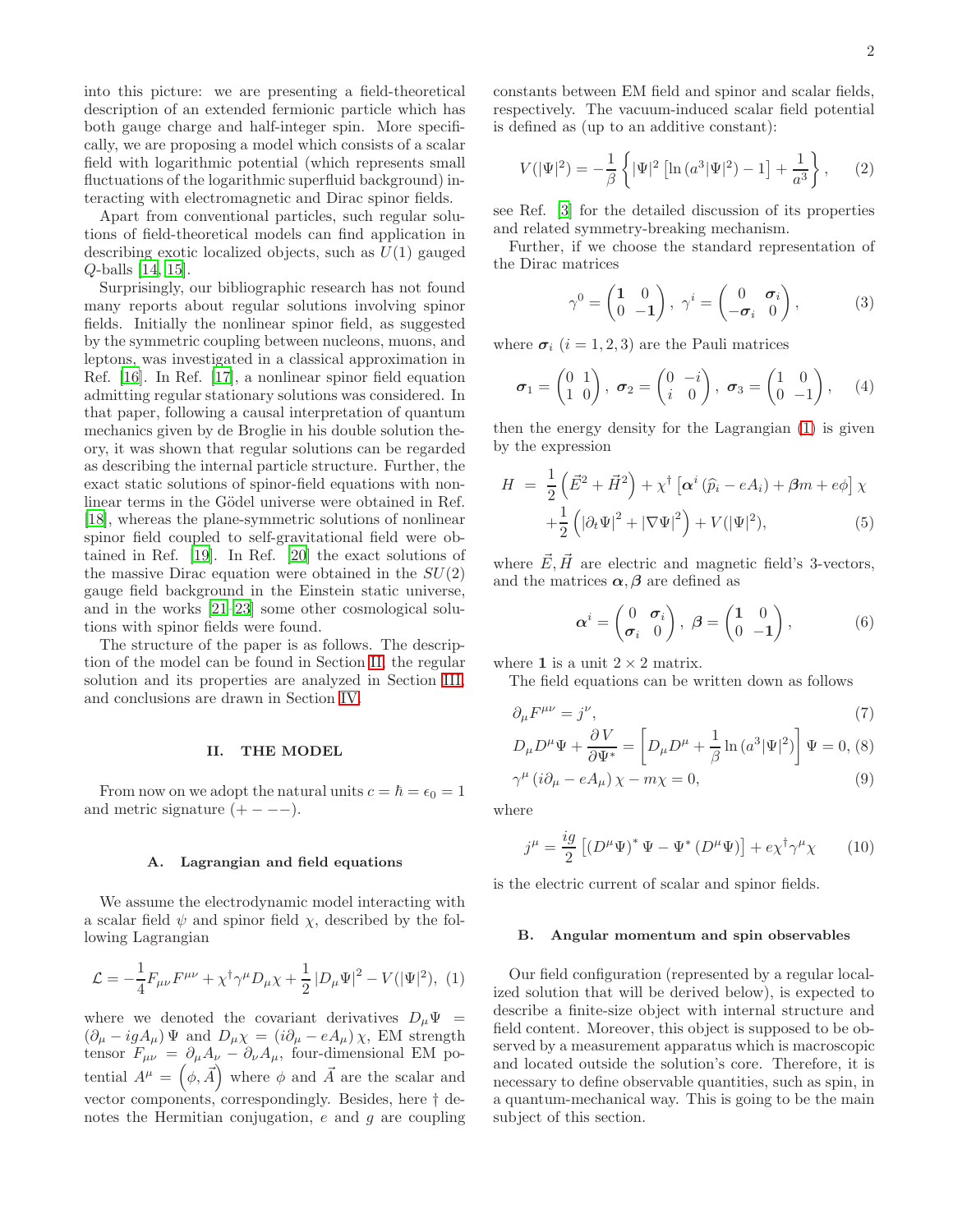According to the interpretation of spinor wavefunctions in relativistic quantum mechanics, an average of the physical value operator  $\hat{A}$  related to the spinor part of a field solution is given by the formula

<span id="page-2-0"></span>
$$
\langle A \rangle = \frac{\langle \chi | \hat{A} | \chi \rangle}{\langle \chi | \chi \rangle} = \frac{\int \chi^{\dagger} \hat{A} \chi dV}{\int \chi^{\dagger} \chi dV}, \tag{11}
$$

where the integration is taken over the spatial volume occupied by a system. On the other hand, the density of total angular momentum (TAM) of the field configuration is given by

$$
\mathcal{M}^{\mu\nu} = \chi^{\dagger} \hat{M}^{\mu\nu} \chi,\tag{12}
$$

where we denoted the operator

$$
\hat{M}^{\mu\nu} = x^{\mu}\hat{p}^{\nu} - x^{\nu}\hat{p}^{\mu} + \frac{i}{4} \left( \gamma^{\mu}\gamma^{\nu} - \gamma^{\nu}\gamma^{\mu} \right), \tag{13}
$$

and  $\hat{p}^{\mu}$  is a 4-momentum operator [\[24](#page-8-22)]. In particular, we are interested in a z-component of TAM density,

<span id="page-2-4"></span>
$$
\mathcal{M}_z \equiv \mathcal{M}^{12} = \chi^\dagger \hat{M}_z \chi,\tag{14}
$$

where

$$
\hat{M}_z = \hat{M}^{12} = \hat{L}_z + \frac{1}{2}\hat{\Sigma}_3
$$
\n(15)

and

$$
\hat{\Sigma}_3 \equiv \frac{i}{2} \left( \gamma^1 \gamma^2 - \gamma^2 \gamma^1 \right) = \begin{pmatrix} \sigma_3 & 0 \\ 0 & \sigma_3 \end{pmatrix} = \begin{pmatrix} 1 & 0 & 0 & 0 \\ 0 & -1 & 0 & 0 \\ 0 & 0 & 1 & 0 \\ 0 & 0 & 0 & -1 \end{pmatrix},
$$

and  $\hat{L}_z = x \hat{p}_y - y \hat{p}_x = -i \partial_\varphi, \varphi$  being a polar angular coordinate. Correspondingly, the TAM's z-component itself is given by the formula

<span id="page-2-1"></span>
$$
M_z = \int \mathcal{M}_z \, dV = \int \chi^\dagger \hat{M}_z \chi \, dV = \langle \chi | \hat{M}_z | \chi \rangle, \tag{16}
$$

where we use the notation [\(11\)](#page-2-0) for the last step in this equation.

From the viewpoint of an external distant observer, values  $\mathcal{M}_z$  and  $\mathcal{M}_z$  are related to the spin of the field configuration as a whole: the observable spin (or, more precisely, a spin projection on the third axis) can be defined as the following quantum-mechanical average

<span id="page-2-5"></span>
$$
S_z \equiv \langle M_z \rangle = \frac{\langle \chi | \hat{M}_z | \chi \rangle}{\langle \chi | \chi \rangle} = \frac{\int \chi^{\dagger} \hat{M}_z \chi dV}{\int \chi^{\dagger} \chi dV} = \frac{M_z}{\int \chi^{\dagger} \chi dV},\tag{17}
$$

according to the definition [\(11\)](#page-2-0) and Eq. [\(16\)](#page-2-1).

# C. Solution ansatz

Using the spherical coordinates, we search for the solution in the standard form (see, for example, [\[24](#page-8-22)]):

<span id="page-2-3"></span>
$$
\chi = e^{-i\epsilon t} \begin{pmatrix} f(r)\Omega_{jlm} \\ (-1)^{\frac{1+l-l'}{2}} h(r)\Omega_{jl'm} \end{pmatrix}, \qquad (18)
$$

$$
A_{\mu} = (\phi(r), 0, 0, 0), \tag{19}
$$

$$
\Psi = e^{iEt}\psi(r),\tag{20}
$$

where j is the total angular momentum of a particle,  $l' =$  $2j-1$ ,  $\epsilon$  and E are energy-related integration constants,  $\Omega_{jlm}$  is 3D spherical spinor defined as

$$
\Omega_{l+1/2,l,m} = \left( \sqrt{\frac{j+m}{2j}} Y_{l,m-1/2} \right), \qquad (21)
$$

where  $l = j \pm 1/2$  and m are the azimuthal and magnetic quantum numbers, correspondingly. Here  $Y_{l,m}$  is a spherical harmonic function normalized in the following way:

$$
Y_{lm}(\theta,\varphi) = (-1)^{(m+|m|)/2} i^l \left[ \frac{2l+1}{4\pi} \frac{(l-|m|)!}{(l+|m|)!} \right]^{1/2} P_l^{|m|}(\cos\theta) e^{im\varphi}.
$$
 (22)

Г

With this ansatz in hand, the original field equations reduce to a set of ordinary differential equations

<span id="page-2-2"></span>
$$
\psi'' + \frac{2}{r}\psi' = -(E - g\phi)^2 \psi - \frac{1}{\beta}\psi \ln (a^3 \psi^2), (23)
$$

$$
\phi'' + \frac{2}{r}\phi' = -2g(E - g\phi)\,\psi^2 + e\left(f^2 + h^2\right),\tag{24}
$$

$$
f' + \frac{1+\kappa}{r}f - (\epsilon + m - e\phi) h = 0,
$$
 (25)

$$
h' + \frac{1 - \kappa}{r}h + (\epsilon - m - e\phi) f = 0.
$$
 (26)

and  $\kappa$  is a nonzero integer defined as

$$
\kappa = \begin{cases}\n-(j+1/2) = -(l+1), & j = l+1/2, \\
(j+1/2) = l, & j = l-1/2,\n\end{cases}
$$
\n(27)

where *l* is the orbital momentum of a charged particle.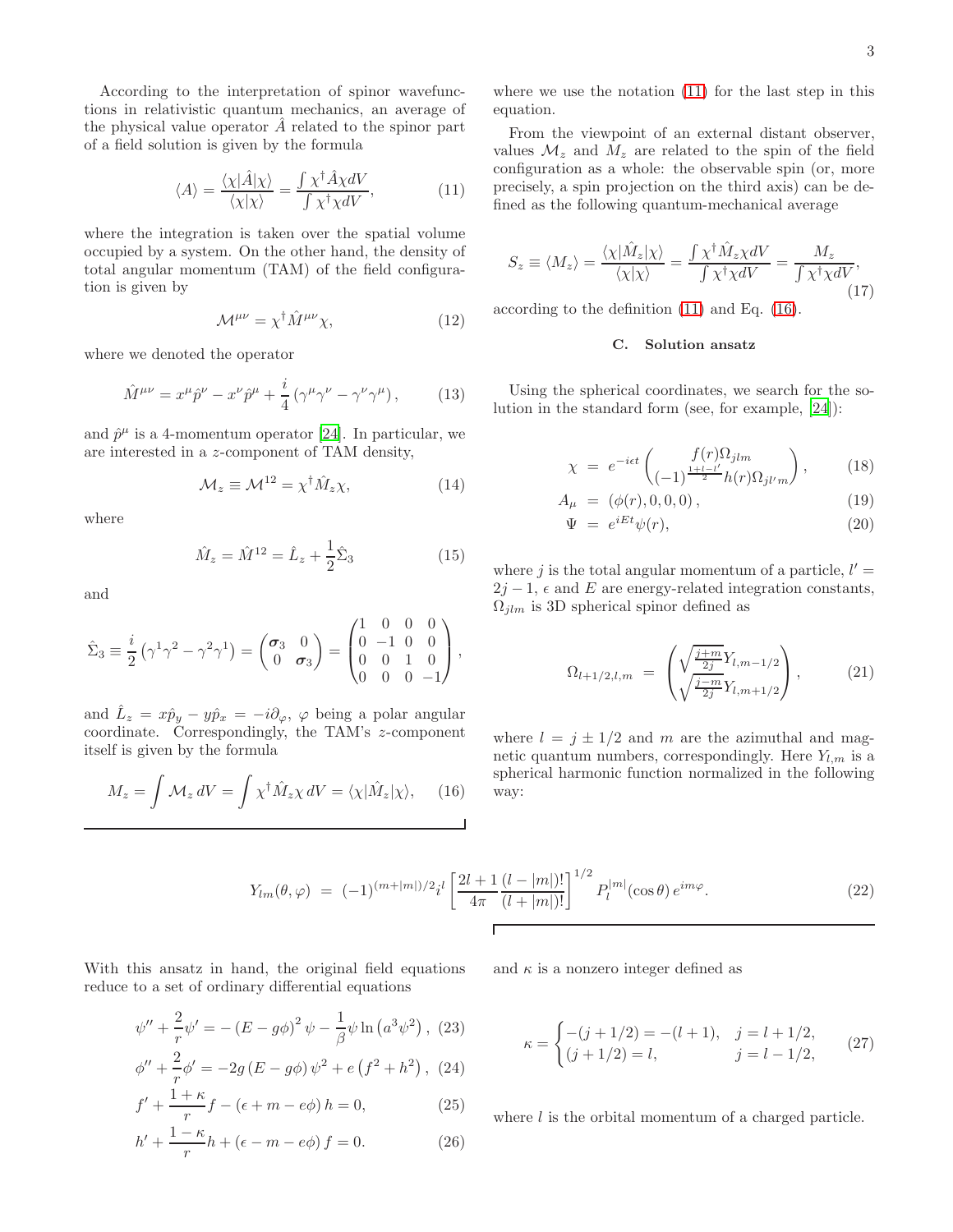### <span id="page-3-0"></span>III. REGULAR LOCALIZED SOLUTION

In this section we start with rewriting the field equations in the dimensionless form, then we proceed with the analytical derivation of the asymptotical behaviour of a regular localized solution. After that we are going to numerically obtain such a solution and study its properties.

# A. Dimensionless equations

If one introduces the dimensionless values  $x = r/\sqrt{\beta}$ ,  $\tilde{f}(x) = \beta^{1/4} a^{3/2} f(r), \quad \tilde{h}(x) = \beta^{1/4} a^{3/2} h(r), \quad \tilde{\psi}(x) =$  $a^{3/2}\psi(r), \quad \tilde{\phi}(x) = a^{3/2}\phi(r), \quad \tilde{g} = g\sqrt{\beta/a^3}, \quad \tilde{e} =$  $e\sqrt{\beta/a^3}$ ,  $\tilde{\epsilon} = \epsilon \sqrt{\beta}$ ,  $\tilde{m} = m\sqrt{\beta}$ ,  $\tilde{E} = E\sqrt{\beta}$ , then field equations [\(23\)](#page-2-2)-[\(26\)](#page-2-2) take the following form:

<span id="page-3-1"></span>
$$
\tilde{\psi}'' + \frac{2}{x}\tilde{\psi}' = -\left(\tilde{E} - \tilde{g}\tilde{\phi}\right)^2 \tilde{\psi} - \tilde{\psi}\ln(\tilde{\psi}^2),\tag{28}
$$

$$
\tilde{\phi}'' + \frac{2}{x}\tilde{\phi}' = -2\tilde{g}\left(\tilde{E} - \tilde{g}\tilde{\phi}\right)\tilde{\psi}^2 + \tilde{e}\left(\tilde{f}^2 + \tilde{h}^2\right), \tag{29}
$$

$$
\tilde{f}' + \frac{1+\kappa}{x}\tilde{f} - \tilde{m}_+\tilde{h} = 0,\tag{30}
$$

$$
\tilde{h}' + \frac{1 - \kappa}{x}\tilde{h} - \tilde{m}\tilde{h} = 0,\tag{31}
$$

where prime now denotes the derivation with respect to x, and we denoted  $\tilde{m}_{\pm} = \tilde{m} \pm (\tilde{\epsilon} - \tilde{e}\phi)$ . It is sometimes useful to eliminate the function  $\tilde{h}(x)$  from the equations above, then the equation [\(31\)](#page-3-1) can be replaced with

<span id="page-3-4"></span>
$$
\tilde{f}'' + \left(\frac{2}{x} + \frac{\tilde{e}\tilde{\phi}'}{\tilde{m}_+}\right)\tilde{f}' - \left(\tilde{m}_+\tilde{m}_- - \frac{1+\kappa}{x}\frac{\tilde{e}\tilde{\phi}'}{\tilde{m}_+} + \frac{\kappa(1+\kappa)}{x^2}\right)\tilde{f} = 0,
$$
\n(32)

whereas an expression for  $\hat{h}(x)$  can be found in an alge-braic way from [\(30\)](#page-3-1), as soon as the solutions for  $\tilde{f}(x)$  and  $\phi(x)$  have been obtained.

Furthermore, in the dimensionless notations the energy density [\(5\)](#page-1-2) acquires the following form:

<span id="page-3-5"></span>
$$
\tilde{H} = \frac{1}{2} \left( \tilde{\phi}^2 + \tilde{\psi}^2 + \tilde{E}^2 \tilde{\psi}^2 \right) + \tilde{h} \tilde{f}' - \tilde{f} \tilde{h}' - \frac{2}{r} \tilde{f} \tilde{h} \n+ \tilde{m} \left( \tilde{f}^2 - \tilde{h}^2 \right) + \tilde{e} \tilde{\phi} \left( \tilde{f}^2 + \tilde{h}^2 \right) \n- \tilde{\psi}^2 \left( \ln \tilde{\psi}^2 - 1 \right),
$$
\n(33)

whereas the dimensionless charge density [\(10\)](#page-1-3) becomes

<span id="page-3-6"></span>
$$
\tilde{\rho} \equiv \tilde{j}^0 = \tilde{g}\tilde{E}\tilde{\psi}^2 + \tilde{e}\left(\tilde{f}^2 + \tilde{h}^2\right). \tag{34}
$$

Once these densities are computed, analytically or numerically, the dimensionless values of the total rest massenergy and total charge can be computed, respectively, as

$$
\tilde{\mathbf{M}} = 4\pi \int_{0}^{\infty} \tilde{H}x^{2} dx, \quad \tilde{Q} = 4\pi \int_{0}^{\infty} \tilde{\rho} x^{2} dx.
$$
 (35)

Apart from these observables, we would also be interested in the behavior of observable values related to the solution's angular momentum. Substituting Eq. [\(18\)](#page-2-3) for a ground state, given by the expression

$$
\chi_{(0)} = e^{-i\epsilon_0 t} \begin{pmatrix} f(r) \\ 0 \\ h(r)\cos\theta \\ h(r)\sin\theta \, e^{i\varphi} \end{pmatrix},\tag{36}
$$

into Eq. [\(14\)](#page-2-4), we obtain the dimensionless density of the TAM's z-component

<span id="page-3-7"></span>
$$
\tilde{\mathcal{M}}_z = \frac{1}{2} \left( \tilde{f}^2 + \tilde{h}^2 \right),\tag{37}
$$

whereas the dimensionless form of the TAM's  $z$ component itself is

<span id="page-3-2"></span>
$$
\tilde{M}_z = 2\pi \int\limits_0^\infty \left(\tilde{f}^2 + \tilde{h}^2\right) x^2 dx,\tag{38}
$$

according to Eq. [\(16\)](#page-2-1).

Notice that, since (a dimensionless form of) the norm in our case can be computed as

<span id="page-3-3"></span>
$$
\langle \tilde{\chi} | \tilde{\chi} \rangle = 4\pi \int_{0}^{\infty} \left( \tilde{f}^2 + \tilde{h}^2 \right) x^2 dx = 2\tilde{M}_z, \quad (39)
$$

we can immediately derive the value of the quantummechanical spin of our solution. Using Eqs. [\(17\)](#page-2-5), [\(38\)](#page-3-2) and [\(39\)](#page-3-3), we obtain

$$
S_z = \frac{\tilde{M}_z}{\langle \tilde{\chi} | \tilde{\chi} \rangle} = \frac{1}{2},\tag{40}
$$

as expected.

#### B. Asymptotics

Using the field equations [\(28\)](#page-3-1)-[\(32\)](#page-3-4) one can show that the components of scalar field  $\psi$ , scalar EM potential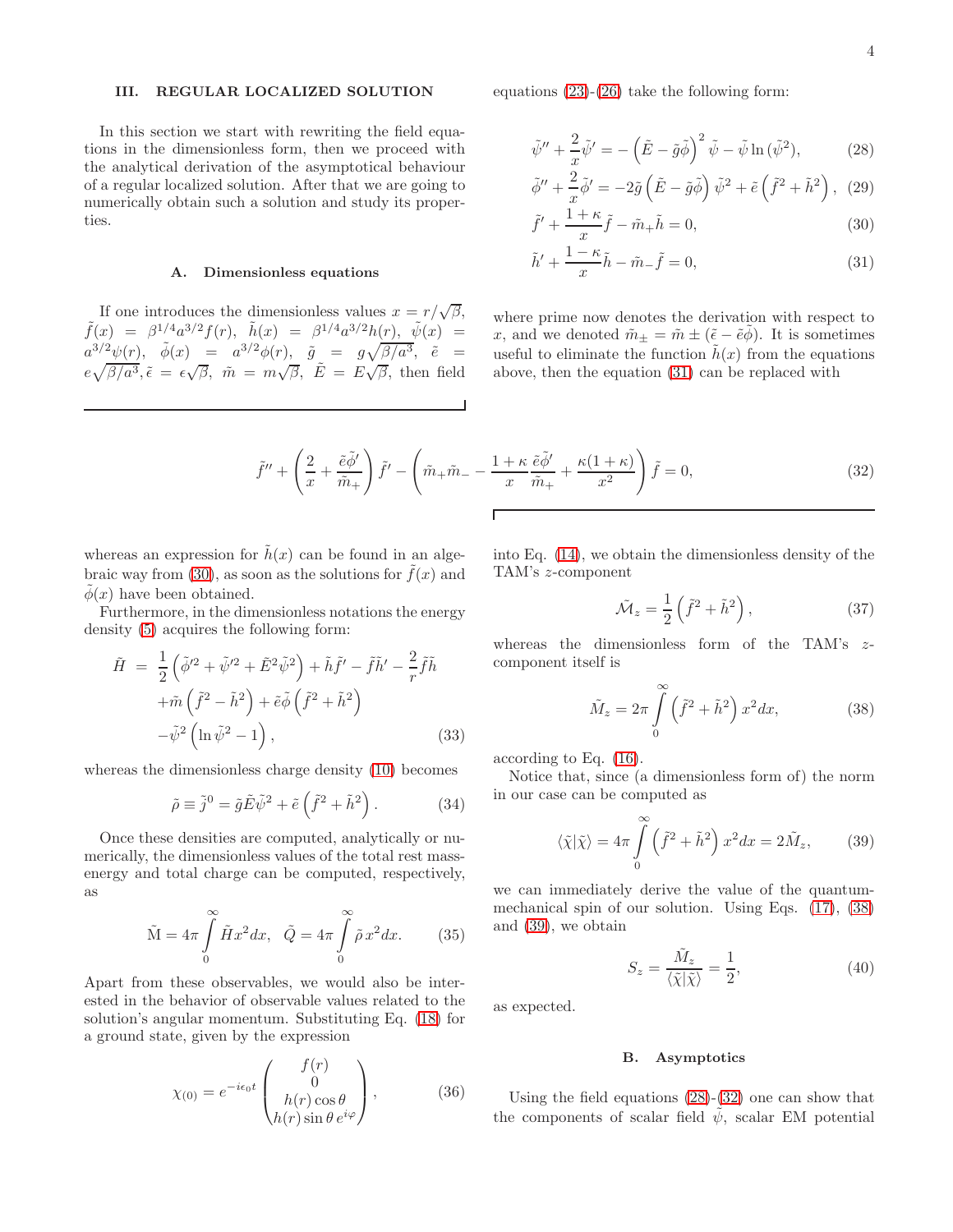<span id="page-4-1"></span>
$$
\tilde{\psi}(x) \propto \psi_{\infty} e^{-\frac{x^2}{2}},\tag{41}
$$

$$
\tilde{\phi}(x) \propto \tilde{\phi}_{\infty} - \frac{\tilde{Q}}{x},\tag{42}
$$

$$
\tilde{f}(x) \propto f_{\infty} \frac{e^{-\mu x}}{x}.
$$
\n(43)

$$
\tilde{h}(x) \propto -f_{\infty} \sqrt{\frac{\tilde{m} - \tilde{\epsilon} + \tilde{e}\tilde{\phi}_{\infty}}{\tilde{m} + \tilde{\epsilon} - \tilde{e}\tilde{\phi}_{\infty}}} \frac{e^{-\mu x}}{x},\qquad(44)
$$

where  $\mu =$ <sup>1</sup>  $m^2 - (\tilde{\epsilon} - \tilde{e}\tilde{\phi}_{\infty})^2$ , and  $f_{\infty}, \psi_{\infty}$  and  $\tilde{\phi}_{\infty} =$  $\phi(\infty)$  are the constants that can be fixed by boundary conditions.

At  $x \to 0$ , functions can be expanded into the Taylor series

$$
\tilde{f}(x) = \tilde{f}_0 + \tilde{f}_1 x + \dots, \ \tilde{h}(x) = \tilde{h}_1 x + \tilde{h}_3 \frac{x^3}{3!} + \dots, \n\tilde{\psi}(x) = \tilde{\psi}_0 + \tilde{\psi}_2 \frac{x^2}{2} + \dots, \ \tilde{\phi}(x) = \tilde{\phi}_0 + \tilde{\phi}_2 \frac{x^2}{2} + \dots,
$$

which ensures that their behavior is nonsingular in the origin as well.

These asymptotic expansions analytically prove the existence of regular localized solution at small and large values of  $x$  on a positive semi-axis. This gives us a strong evidence for an existence of the solution that is not only regular for non-negative values of  $x$  but also localized, i.e., its field components all vanish at spatial infinity.

### <span id="page-4-3"></span>C. Limit cases

Apart from asymptotic properties of solutions of Eqs.  $(29)-(32)$  $(29)-(32)$  $(29)-(32)$ , it is instructive to study a few limit cases when some of the charge parameters of the theory are either small or large.

Small  $\tilde{e}$ . In this case, the spinor part of the field equations begins to decouple from the electrostatic and scalar parts. Indeed, in the limit  $\tilde{e} \to 0$  we can neglect the last term in Eq.  $(29)$ , then Eqs.  $(28)-(31)$  $(28)-(31)$  become, respectively,

<span id="page-4-0"></span>
$$
\tilde{\psi}'' + \frac{2}{x}\tilde{\psi}' = -\left(\tilde{E} - \tilde{g}\tilde{\phi}\right)^2 \tilde{\psi} - \tilde{\psi}\ln(\tilde{\psi}^2), \quad (45)
$$

$$
\tilde{\phi}'' + \frac{2}{x}\tilde{\phi}' = -2\tilde{g}\left(\tilde{E} - \tilde{g}\tilde{\phi}\right)\tilde{\psi}^2, \tag{46}
$$

$$
\tilde{f}' + \frac{1+\kappa}{x}\tilde{f} - (\tilde{m} + \tilde{\epsilon})\tilde{h} = 0,
$$
\n(47)

$$
\tilde{h}' + \frac{1 - \kappa}{x}\tilde{h} - (\tilde{m} - \tilde{\epsilon})\tilde{f} = 0,
$$
\n(48)

so one can see that the former two equations evolve independently from the latter two. In other words, we are arriving at the two independent systems: the former has



<span id="page-4-2"></span>FIG. 1: Electrostatic field  $\tilde{\phi}'$  (a), scalar field  $\tilde{\psi}$  (b), spinor field components  $\tilde{f}$  (c) and  $\tilde{h}$  (d), versus the dimensionless distance from the origin, evaluated at  $\tilde{g} = 0.1, \ \tilde{\phi}_0 = 1$ ,  $\tilde{e} = 1, \ \tilde{\psi}_0 = 1, \ \tilde{f}_0 = 1,$  and the following values of  $\tilde{m}$ : 0.4 (solid curve), 1.5 (dotted curve), 3.0 (dash-dotted curve), 6.0 (dashed curve) and 10.0 (dash-double dotted curve).

been studied in past [\[1\]](#page-8-0), and the latter is equivalent to a system of free spinor fields, which is known for not possessing regular localized solutions. Therefore, it is crucial to have  $\tilde{e} \neq 0$ , which maintains the coupling of spinors to the scalar EM potential and hence to the scalar  $\psi$ .

Large  $\tilde{q}$ . In this case, in order to maintain a structure of our eigenvalue problem  $(E$  should not drop off our equations when making approximations), we perform the rescaling  $\tilde{\phi} \rightarrow \tilde{\Phi} = \tilde{g} \tilde{\phi}$ . Then Eqs. [\(28\)](#page-3-1)-[\(31\)](#page-3-1) become

$$
\tilde{\psi}'' + \frac{2}{x}\tilde{\psi}' = -(\tilde{E} - \tilde{\Phi})^2 \tilde{\psi} - \tilde{\psi}\ln(\tilde{\psi}^2),\tag{49}
$$

$$
\tilde{\Phi}'' + \frac{2}{x}\tilde{\Phi}' = -2\tilde{g}^2 \left(\tilde{E} - \tilde{\Phi}\right) \tilde{\psi}^2 + \tilde{e}\tilde{g} \left(\tilde{f}^2 + \tilde{h}^2\right), (50)
$$

$$
\tilde{f}' + \frac{1+\kappa}{x}\tilde{f} - \left(\tilde{m} + \tilde{\epsilon} - \frac{\tilde{e}}{\tilde{g}}\tilde{\Phi}\right)\tilde{h} = 0, \tag{51}
$$

$$
\tilde{h}' + \frac{1 - \kappa}{x}\tilde{h} - \left(\tilde{m} - \tilde{\epsilon} + \frac{\tilde{e}}{\tilde{g}}\tilde{\Phi}\right)\tilde{f} = 0.
$$
\n(52)

One can see that in the limit  $|\tilde{q}| \to \infty$  the latter two equations become equal to Eqs. [\(47\)](#page-4-0)-[\(48\)](#page-4-0), which are known for not having solutions which are both finite in the origin and vanishing at spatial infinity. Therefore, when increasing a magnitude of  $\tilde{g}$  one should expect the shrinking of a set of parameters and boundary conditions which are allowed for existence of regular localized solutions. In the next section, we will find some numerical confirmation of this statement.

## D. Numerical solution

To begin with, note that the dimensionless field equations contain terms with  $x$  in denominators. Therefore,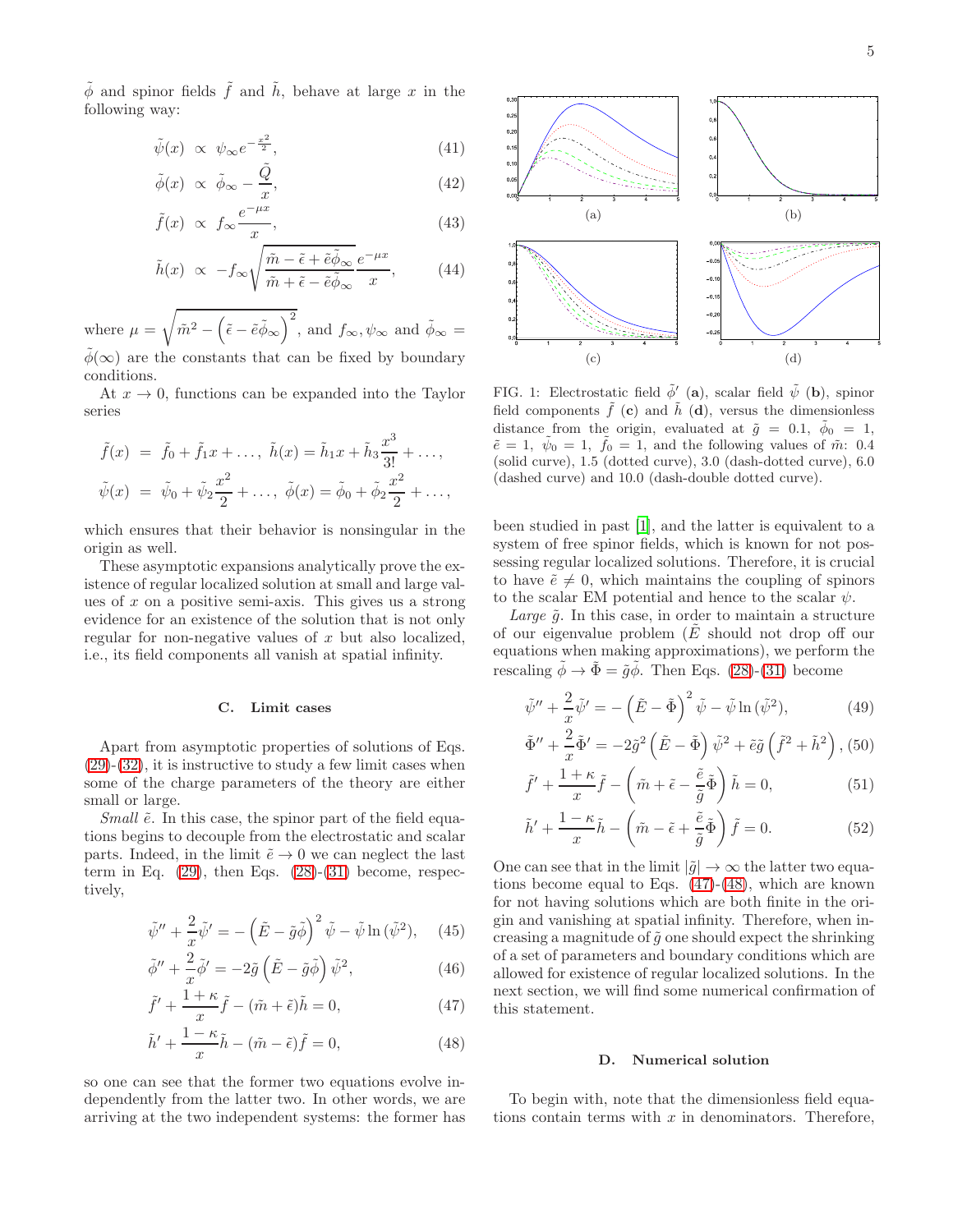we have to carry out our computations starting from some small number  $x = \delta$  (here we choose  $\delta = 0.001$ ). Next, using solutions of Eqs.  $(28)-(31)$  $(28)-(31)$  in the form of the Taylor series expanded near the origin, we obtain the following boundary conditions:

$$
\tilde{\psi}(\delta) = \tilde{\psi}_0 + \tilde{\psi}_2 \frac{\delta^2}{2}, \ \tilde{\psi}'(\delta) = \tilde{\psi}_2 \delta,
$$
  

$$
\tilde{\phi}(\delta) = \tilde{\phi}_0 + \tilde{\phi}_2 \frac{\delta^2}{2}, \tilde{\phi}'(\delta) = \tilde{\phi}_2 \delta,
$$
  

$$
\tilde{f}(\delta) = \tilde{f}_0, \ \tilde{h}(\delta) = \tilde{h}_1 \delta.
$$
\n(53)

As long as for our calculations we assume spherical symmetry, we can impose that

$$
\kappa = -1.\tag{54}
$$

A numerical solution of Eqs. [\(28\)](#page-3-1)-[\(31\)](#page-3-1) is obtained by solving an eigenvalue problem with the parameters  $E$  and  $\tilde{\epsilon}$  chosen to be eigenvalues. We can represent a set of these eigenvalues of system of equations [\(28\)](#page-3-1)-[\(31\)](#page-3-1) as a point in the parametric space which coordinates are eigenvalue parameters themselves, namely:  $\tilde{\epsilon}$ ,  $E$ . We presume that this parametric space contains continuous subsets of such points, therefore once we find any set of eigenvalues (as a point of such a subset), we can then retrieve other solutions. Therefore, we must somehow find this subset of the parametric space for we initially set the parameters of our problem to some trial values (e.g.,  $\tilde{\epsilon} = 1$  and  $E =$ 1). For instance, one can assume:

$$
\tilde{m} = 1, \ \tilde{\phi}_0 = 1, \ \tilde{e} = 1, \ \tilde{\psi}_0 = 1, \ \tilde{f}_0 = 1, \tag{55}
$$

whereas for the parameter  $\tilde{g}$  we consider the following three cases:

# 1. Case  $\tilde{g} \ll 1$

Let us assume  $\tilde{q} = 0.1$  for definiteness. We start numerical computations by shooting in different directions from a point  $\{\tilde{\epsilon} = 1, \ \tilde{E} = 1\}$  in the parametric space. Here by shooting we mean trying to solve equations with intuitively guessed sets of numbers. We can simplify a task of finding a point of the eigenvalue subset by dividing it into the following two tasks. The first one is searching for eigenvalues of the system  $(28)-(29)$  $(28)-(29)$ , by using shooting method in one-dimensional space of eigenvalue parameter  $E$ . The second task is searching for eigenvalues of the system [\(30\)](#page-3-1)-[\(31\)](#page-3-1) by means of the same shooting method in one-dimensional space of the parameter  $\tilde{\epsilon}$ . These two systems of equations still depend on each other, therefore, in order to begin calculations, we assume the trial values for the first set of functions, then we calculate the second one.

Thus, we begin by assuming a simplest possible ansatz,  $\tilde{f}(x) = 0$ ,  $\tilde{h}(x) = 0$ , and calculate  $\tilde{\psi}(x)$  and  $\tilde{\phi}(x)$  at the first step, while setting  $E$  to appropriate value. Then, at



<span id="page-5-0"></span>FIG. 2: Dimensionless energy density  $\tilde{H}$  (upper panel), charge density  $\tilde{\rho}$  (middle panel) and TAM's z-component density  $\mathcal{M}_z$ (lower panel), versus the dimensionless distance from the origin, evaluated at  $\tilde{g} = 0.1, \ \dot{\phi}_0 = 1, \ \tilde{e} = 1, \ \dot{\psi}_0 = 1, \ \tilde{f}_0 = 1,$ and the following values of  $\tilde{m}$ : 0.4 (solid curve), 1.5 (dotted curve), 3.0 (dash-dotted curve), 6.0 (dashed curve) and 10.0 (dash-double dotted curve).

the second step, we solve the system  $(30)-(31)$  $(30)-(31)$  by changing value of  $\tilde{\epsilon}$  and using the function  $\phi(x)$  which has been calculated in the previous step. After second step of calculations is completed, we return to the first step with non-zero functions  $f(x)$  and  $h(x)$ ; this process repeats until we get good convergence of the eigenvalues.

Proceeding that way, we eventually obtain

$$
\tilde{\epsilon} \approx 2.55, \ \tilde{E} \approx 1.85815. \tag{56}
$$

It is worth noting that, while Eq. [\(42\)](#page-4-1) implies that  $\phi(x) \rightarrow 0$  at spatial infinity, the numerical solution of Eqs. [\(28\)](#page-3-1)-[\(29\)](#page-3-1) asymptotically tends to a constant  $\phi_{\infty}$ . A nonzero value of  $\phi_{\infty}$  is a consequence of gauge invariance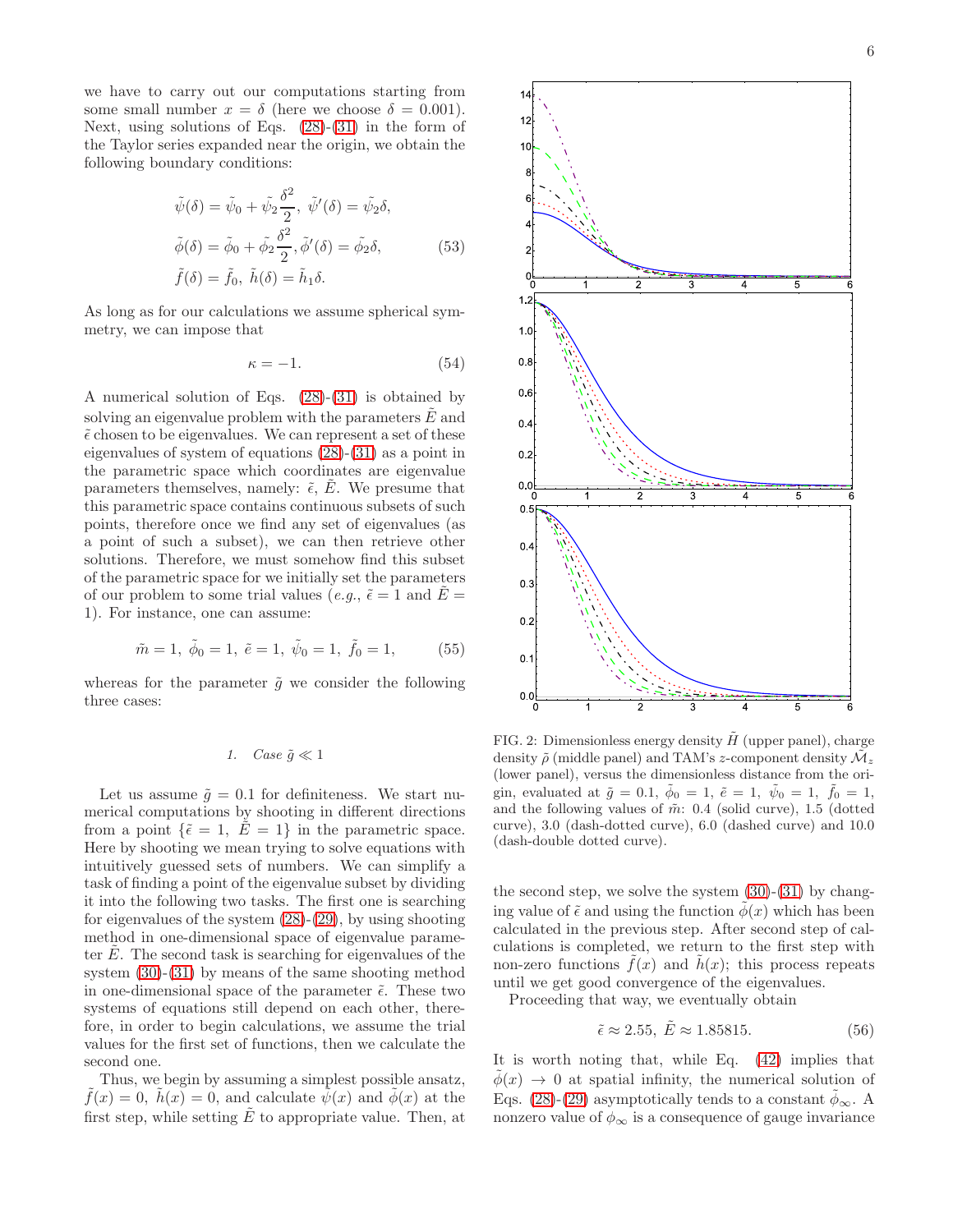

<span id="page-6-1"></span>FIG. 3: Cumulative plot of an eigenvalue  $\tilde{E}$  (solid curve, vertical axis' scale 1:1.86), eigenvalue  $\tilde{\epsilon}$  (dotted curve, scale 1:9.81), total rest mass-energy  $\tilde{M}$  (dot-dashed curve, scale 1:121.5), total charge  $\tilde{Q}$  (dashed curve, scale 1:42.1), and TAM's z-component  $\tilde{M}_z$  (double-dot-dashed curve, scale 1:20.55), versus  $\tilde{m}$ . Plotted values correspond to solutions of Eqs. [\(28\)](#page-3-1)-[\(31\)](#page-3-1), evaluated at  $\tilde{g} = 0.1, \ \tilde{\phi}_0 = 1, \ \tilde{e} = 1,$  $\tilde{\psi}_0 = 1, \; \tilde{f}_0 = 1.$ 

of field equations: the function  $\phi(x)$  is defined up to an additive constant  $\phi_{\infty}$ .

Thus, in this section the system  $(28)-(31)$  $(28)-(31)$  has been numerically solved as a non-linear eigenvalue problem for the parameters  $E$  and  $\tilde{\epsilon}$ . The corresponding plots of fields for several regular localized solutions are given in Figs. [1,](#page-4-2) whereas the dimensionless energy density [\(33\)](#page-3-5), charge density [\(34\)](#page-3-6) and TAM density [\(37\)](#page-3-7) are plotted in Fig. [2.](#page-5-0) Computations also show that  $\mu$  in this case takes real values only for  $\tilde{m} \geq 0.4$ .

Furthermore, in Fig. [3](#page-6-1) we present a cumulative plot of different values, which characterize our solution, versus dimensionless bare spinor mass  $\tilde{m}$ . One can see that the eigenvalue  $E$  varies very slowly, the total rest massenergy has a local minimum near  $\tilde{m} \approx 3$  and grows with increasing bare spinor mass, whereas the dimensionless charge decreases with increasing bare spinor mass. The latter means that the ratio  $\tilde{Q}/\tilde{M}$  decreases with increasing bare spinor mass, which is usually the case for composite objects with a non-compensated half-integer spin.

# 2. Case  $\tilde{g} \sim 1$

Let us set now  $\tilde{g} = 1$  for definiteness. Similarly to the previous case, we set corresponding parameters to the following values

$$
\tilde{\phi}_0 = 1, \ \tilde{e} = 1, \ \tilde{\psi}_0 = 1, \ \tilde{f}_0 = 1.
$$
\n(57)

As in the previous case, we find that there exists a similar constraint upon  $\mu$ : it takes real values only for  $\tilde{m} \gtrsim 0.7$ .

Field profiles of the regular localized solutions found are shown in Fig. [4.](#page-6-2) The dimensionless energy density [\(33\)](#page-3-5), charge density [\(34\)](#page-3-6) and TAM density [\(37\)](#page-3-7) are



<span id="page-6-2"></span>FIG. 4: Electrostatic field  $\tilde{\phi}'$  (a), scalar field  $\tilde{\psi}$  (b), spinor field components  $\tilde{f}$  (c) and  $\tilde{h}$  (d), versus the dimensionless distance from the origin, evaluated at  $\tilde{g} = 1$ ,  $\tilde{\phi}_0 = 1$ ,  $\tilde{e} = 1, \ \tilde{\psi}_0 = 1, \ \tilde{f}_0 = 1, \text{ and the following values of } \tilde{m}: 0.7$ (solid curve), 1.5 (dotted curve), 3.0 (dash-dotted curve), 6.0 (dashed curve) and 10.0 (dash-double dotted curve).

shown in Fig. [5.](#page-7-0) Finally, the cumulative plot of characteristic values is given in Fig. [6.](#page-7-1) It is qualitatively similar to the previous case (cf. Fig. [3\)](#page-6-1), except that the local minimum of function  $M(\tilde{m})$  has shifted towards smaller values of the bare spinor mass  $\tilde{m}$ . This can be explained by when  $\tilde{g}$  is increasing then a larger proportion of massenergy comes from a non-spinor part, therefore the value  $\tilde{M}$  as a function of  $\tilde{m}$  grows faster.

### <span id="page-6-3"></span>3. Case  $\tilde{g} > 1$

If one adopts the following set of calculation parameters

$$
\tilde{\phi}_0 = 1, \ \tilde{e} = 1, \ \tilde{\psi}_0 = 1, \ \tilde{f}_0 = 1, \ \tilde{m} = 8.7,
$$
\n(58)

one can find regular localized solutions at  $1 < \tilde{g} \leq 4$ , whereas for  $\tilde{g} > 4$  no such solutions have thus far been found. Moreover, no regular localized solutions were found for some other trial sets of calculation parameters. While no conclusive statements can be made at this stage, this probably indicates that a set of allowed calculation parameters for a regular localized solution is shrinking with increasing magnitude of  $\tilde{g}$ . This confirms the analysis done in Sec. [III C](#page-4-3) above.

### <span id="page-6-0"></span>IV. CONCLUSION

In this work, we proposed a model of an electrically charged fermion as a self-consistent solution of electromagnetic and spinor fields interacting with the physical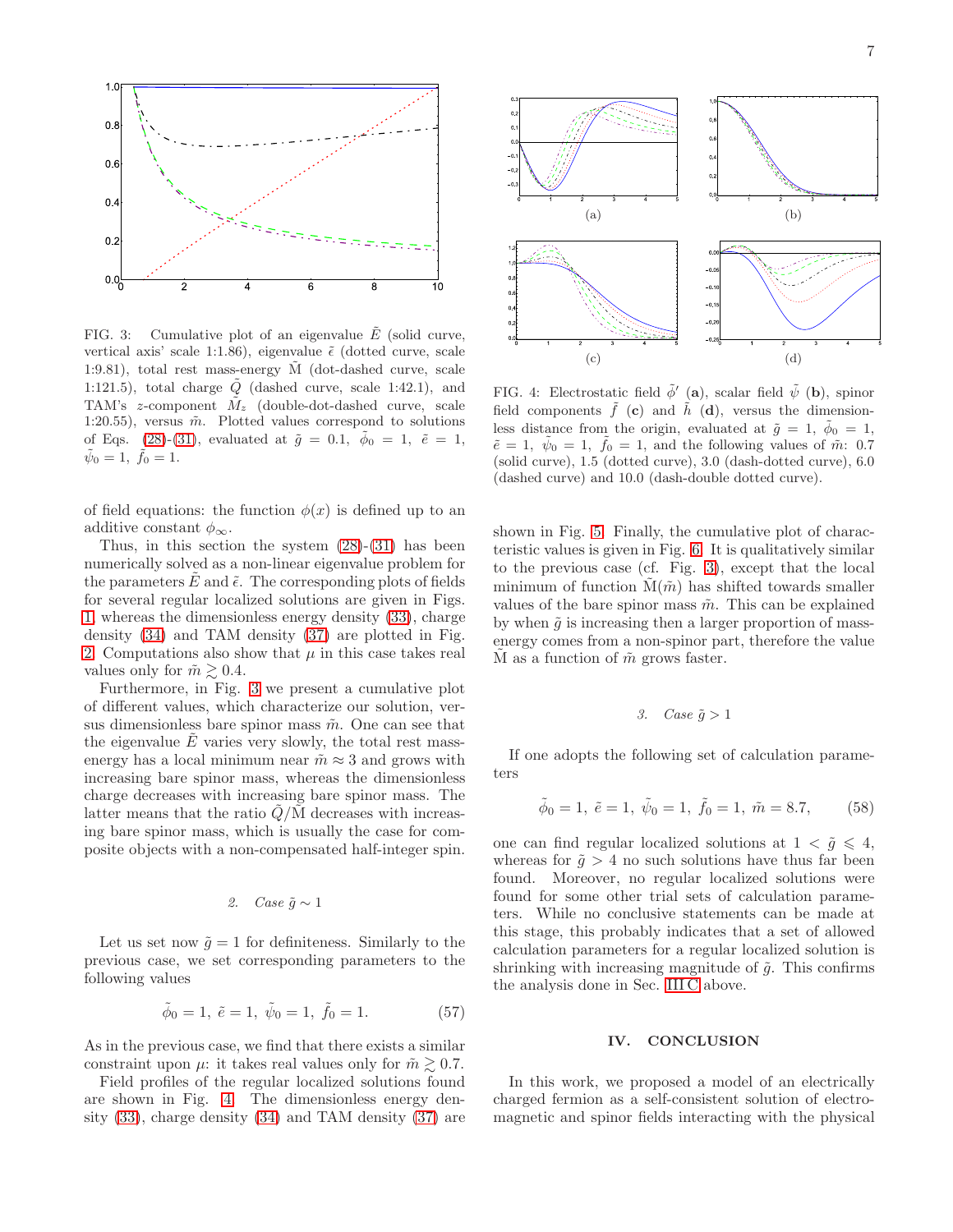

8



<span id="page-7-0"></span>FIG. 5: Dimensionless energy density  $H$  (upper panel), charge density  $\tilde{\rho}$  (middle panel) and TAM's z-component density  $\mathcal{M}_z$ (lower panel), versus the dimensionless distance from the origin, evaluated at  $\tilde{g} = 1, \phi_0 = 1, \tilde{e} = 1, \psi_0 = 1, f_0 = 1,$ and the following values of  $\tilde{m}$ : 0.7 (solid curve), 1.5 (dotted curve), 3.0 (dash-dotted curve), 6.0 (dashed curve) and 10.0 (dash-double dotted curve).

vacuum effectively described by the logarithmic superfluid.

In the case of spherical symmetry, the asymptotic behavior of the electrical potential for our solution reveals that at distances which are large in comparison with the size of the solution's core, the electrical field is indistinguishable from the Coulomb one. This was confirmed both analytically and numerically. The exponential (Gaussian) decay of the spinor and scalar field components of our solution imply that these fields are detectable only in the vicinity of the core, but become technically non-observable (at least, in the leading-order approximation) at distances which are large compared



<span id="page-7-1"></span>FIG. 6: Cumulative plot of the eigenvalue  $\tilde{E}$  (solid curve, vertical axis' scale 1:2.48), eigenvalue  $\tilde{\epsilon}$  (dotted curve, scale 1:9.43), total rest mass-energy  $\tilde{M}$  (dot-dashed curve, scale 1:461.1), total charge  $\tilde{Q}$  (dashed curve, scale 1:42.1), and TAM's z-component  $\tilde{M}_z$  (double-dot-dashed curve, scale 1:45.6), versus  $\tilde{m}$ . Plotted values correspond to solutions of Eqs. [\(28\)](#page-3-1)-[\(31\)](#page-3-1), evaluated at  $\tilde{g} = 1, \ \tilde{\phi}_0 = 1, \ \tilde{e} = 1, \ \tilde{\psi}_0 =$  $1, \tilde{f}_0 = 1.$ 

to the size of the core. This essentially means that these fields can be regarded as the internal degrees of freedom which can be probed only at a sufficiently large scale of energy and momentum.

Furthermore, the self-energy and total charge of this object have also been numerically computed. These turn out to be finite, similar to those of the case [\[1\]](#page-8-0). Therefore, the rest mass of a fermion arises as a result of interaction of gauge fields with the physical vacuum.

Thus, a distant observer would see the object described by our solution as a half-integer spin particle with mass and charge, whereas its internal degrees of freedom can be probed only at sufficiently large scales of energy and momentum. Therefore, apart from the conventional Fermi particles, our solution can find applications in theory of exotic localized objects, such as gauged fermionic Q-balls which would be spinor analogues of the gauged Q-balls discussed in Refs. [\[14,](#page-8-13) [15\]](#page-8-14).

Finally, we hypothesize, based on results of Secs. [III C](#page-4-3) and [III D 3,](#page-6-3) that regular localized solutions of this system cease to exist at very large  $\tilde{g}$ 's or very small  $\tilde{e}$ 's. This can explain, at least qualitatively, why for known interactions the  $U(1)$  gauge couplings never reach values which are either too large or too small.

#### Acknowledgments

V.D. acknowledges Grant No. Φ.0755 in fundamental research in Natural Sciences by the Ministry of Education and Science of the Republic of Kazakhstan. The research of K.Z., as well as a visit of V.D. to Durban University of Technology, were supported by the National Research Foundation of South Africa under Grant No. 98892. Proofreading of the manuscript by P. Stannard is